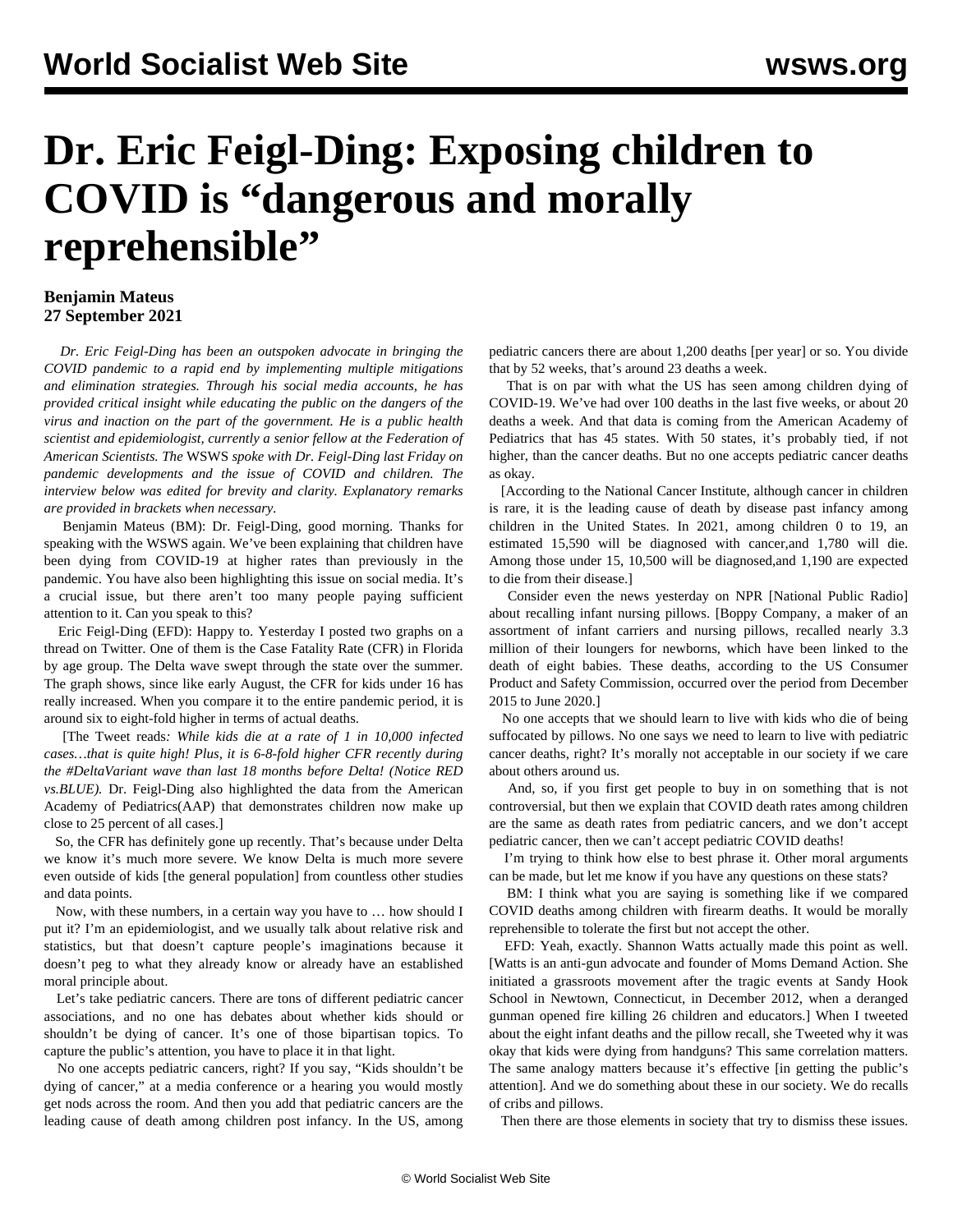They say that these children who died from COVID had risk factors. You've heard that line, right?

BM: I have.

 EFD: They try to say that these children died with these pre-existing conditions and not their infection. My point is that it's pretty clear when they're in the ICU that they didn't die of their diabetes. The ICUs aren't suddenly overloaded because of pediatric diabetes or something like that. It's COVID.

 When kids die of cancer, no one says they have an underlying risk factor for cancer. Think about that. If someone dies in a crib accident, no one says that child suffocated or …

BM: I think the point you're trying to make is that by implying they have risk factors or conditions that predispose them to a respiratory illness, then somehow this means that their death from COVID was unavoidable, thereby giving it legitimacy, which is a repulsive way of looking at it. But this is precisely what is happening.

 Perhaps we can change gears a bit. What are your thoughts on Florida schools and not having to quarantine? They say that parents of exposed students can decide if their child should stay home or return to school.

 EFD: That's very dangerous. Yeah. There are so many things wrong. We're not contact tracing. We're not isolating positives. We're not quarantining enough. Basically, it's the "see no evil and hear no evil, and, so, is there an evil?" kind of approach. They don't do any tests, and if there are no tests, then there is no pandemic.

 [Governor] DeSantis is trying to win this by playing this weird game of "let's not identify all the cases that's out there," and of course we know about his delayed death reporting algorithm that is very unconventional. And I think it's very misleading to report deaths in that way based on the current week even though the recent week of deaths are entirely delayed.

 BM: DeSantis is playing a dangerous political game with the lives of Floridians and the general population. And he is just the leading edge of a very irresponsible approach to the pandemic that attempts to minimize the catastrophe.

 Which brings me maybe to the other political development. Vice President Kamala Harris recently stated, "As we end this pandemic, we must get ready for the next." I mean, more than 2,000 people are dying each day. We are nowhere close to ending …

 EFD: I think that comment is fine. I say it all the time, too. Let's work together and end the pandemic. It's not a declaration that the pandemic is over. I think we're reading too much into that statement.

 BM: You had recently commented on the booster shots and were very vocal that the population needed the third shot due to the waning immunity. Were you disappointed by the FDA and the CDC's positions?

EFD: I was. But, by the way, did you see the overnight developments?

 BM: I have not. [The interview was conducted at 8 a.m. on Friday,September 24, 2021. In a surprise decision, CDC Director Rochelle Walensky went against the agency advisers and endorsed additional doses of the Pfizer vaccine for high-exposure groups, including teachers and healthcare workers.]

 EFD: Okay. So, the CDC committee didn't vote to recommend boosters for those aged between 18 to 64 with high-risk exposure qualification criteria. But overnight, around two or three a.m., Walensky overruled that and allowed [the boosters] for high risk of exposure people under the age of 64. What the CDC committee voted on is not what Walensky approved. Besides approving the committee's two criteria, she added a third criteria.

 High risk is different than higher exposure. High risk means you have a significant risk factor [for severe complications from COVID]. High exposure means you don't have a risk factor, but you work in a high-risk occupational setting. I think that probably includes teachers.

 She added her criteria to match better with the FDA. [The FDA only voted to provide boosters for those people 65 or older and people ages 18 to 64 at high risk of severe COVID due to pre-existing conditions, the two criteria that the CDC committee voted to approve. On a polled questionto the FDA advisory committee, there was unanimous agreement that people with high-risk exposure could be offered a booster but it was never voted on].

 The phrasing of the FDA's third criteria for the high exposure category is expansive in specific ways. It isn't explicit in what those high-risk exposure occupations are.

 And many states can determine on their own [how to define high-risk exposure]. But in the current situation, teachers can be eligible for a booster after six months based on that kind of criteria. I think it's broad enough that it does allow for a lot [of room for consideration].

 And it's more like a self-declarative. There is no recommendation that you must have a teaching license to be qualified [for a booster] or work at a prison. It doesn't say anything like that. In a certain way, I prefer boosters for all after six months. But I think that criteria add a lot of flexibility, and I welcomed that.

 BM: You had mentioned in a recent Tweet that we should still aim for zero. And I'm assuming that is still your position; we should try to eliminate this virus from our community.

EFD: I would phrase it this way.

 I don't think we should wave the white flag saying, "Oh, we are at endemic levels. Let's give up. You have to learn to live with the virus." The learn to live with the virus mantra is last year's natural infection herd immunity. And now it is learning to live with the virus. And I don't think we should go there right now. I don't think we should go there at all, especially when kids are not vaccinated yet.

 We should aim for zero; we should aim for as low as humanly possible, like add on every mitigation we can practically do to get cases low, to avoid hospitalizations and deaths, and avoid Long COVID and Long COVID in children. I think that is just so critical.

 With Long COVID, brain fog, neurological, cognitive deficits are some of the effects. A British study found that if you were intubated in the hospital, you would have a seven-point IQ drop equivalent. If you're hospitalized but not intubated, you could still have a three-to-four-point IQ drop. But even if you weren't hospitalized, if you had mild COVID, you could have about a two-to-three-point IQ drop.

 But I ask, "Do you accept lead poisoning for kids?" If you ask most people, they'll say, "No, lead poisoning is not okay." Now, lead poisoning's IQ damage is two points. If no country in the world accepts lead poisoning or lead poisoning's two-point IQ damage as acceptable, why do we accept the one-to-three-point IQ drop for non-hospitalized children suffering from Long COVID? Even if not every infected child suffers from it, why do we accept that possibility for our children?

 If we don't accept any child getting lead poisoning, why would we allow the risk of one in eight to one in ten children getting Long COVID? [More than 5.5 million children have been infected with the coronavirus. Last week, 226,000 more children were infected,representing 25.7 percent of weekly reported cases.] This goes back to our original argument or discussion about pediatric deaths. Why would we allow potential cognitive declines from Long COVID that are equivalent to those seen in lead poisoning as acceptable? This is baffling with the 'learning to live with COVID' and 'learn to live with the virus' mantra. It's so dangerous and morally reprehensible.

 That's why I advocate that we need to get cases as low as possible. And, of course, get pediatric vaccines rolled out as soon as they're authorized.

 BM: So, where do you see the United States in the next three to six months during the pandemic?

 EFD: I'm worried about the winter. Traditionally, August is the lowest hospitalization period for pediatric hospitalizations. But we're having all these admissions in what should be the lowest period of the year. If we see these numbers … I'm really worried about winter.

Winter is coming, and there's a lull right now, but winter is coming.